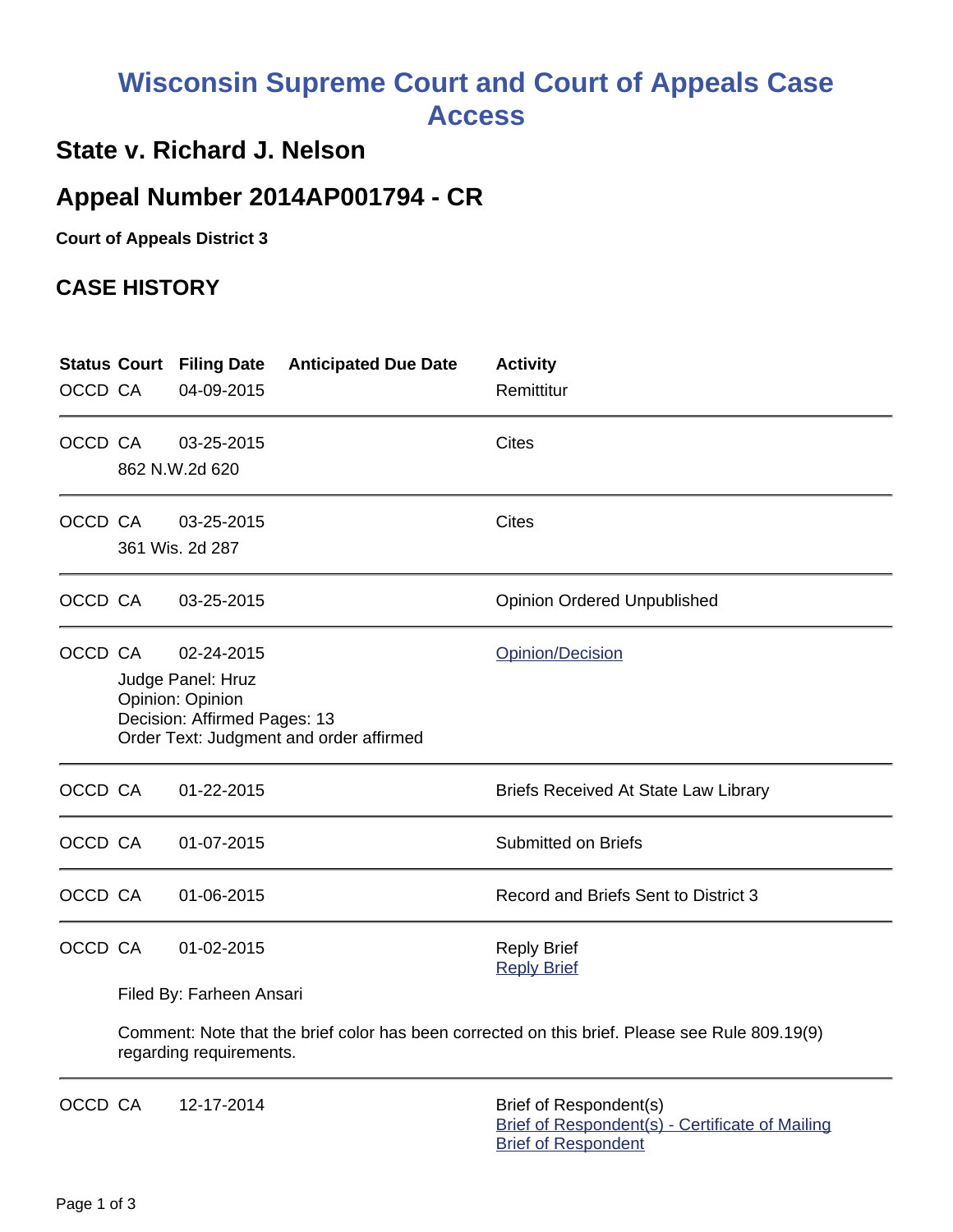### OCCD CA 12-02-2014 Rejected Electronic Document

Comment: The electronic version of the Appellant's brief is rejected because it contains both the brief and appendix. Rule 809.19(13)(c) states, in part, that an electronic appendix shall be filed as a document or documents separate from the brief. You are not required to file an electronic version of the appendix but if you opt to do so you must also include the requisite electronic appendix certification pursuant to Rule 809.19(13)(f) and load a separate, corrected electronic appendix that includes the certification. If you opt to exclude the appendix in your electronic filing you may simply upload a corrected version of the electronic brief that excludes the appendix documents. Please contact clerk's office staff by calling 608-266-1880 when done so that the brief may be accepted for filing. Failure to notify may result in delayed acceptance of the corrected e-document.

OCCD CA 12-01-2014 Brief & Appx of Appellant(s)

[Brief of Appellant](https://acefiling.wicourts.gov/document/eFiled/2014AP001794/131307)

Filed By: Farheen Ansari

Comment: Appx to Brief of Appellant(s)

OCCD CA 11-21-2014 Motion to Extend Time

Filed By: Farheen Ansari Submit Date: 11-24-2014 Decision: (G) Grant Decision Date: 11-25-2014 ORD that the time for filing the appellant's brief is extended to 12/1/14. See BAP event due on 12-1-2014 Comment: 3rd request

## OCCD CA 11-11-2014 Motion to Extend Time

Filed By: Farheen Ansari Submit Date: 11-11-2014 Decision: (G) Grant Decision Date: 11-12-2014 ORD that the time for filing the appellant's brief is extended to 11/20/14. See BAP event due on 11-20-2014 Comment: 2nd request

OCCD CA 10-23-2014 Motion to Extend Time

Filed By: Farheen Ansari Submit Date: 10-24-2014 Decision: (G) Grant Decision Date: 10-27-2014 ORD that the time for filing the appellant's brief is extended to 11/10/14. Motion Response Filed By: Farheen Ansari Submit Date: 10-27-2014 See BAP event due on 11-10-2014

OCCD CA 09-12-2014 Record

Comment: 1-4 to 59-1